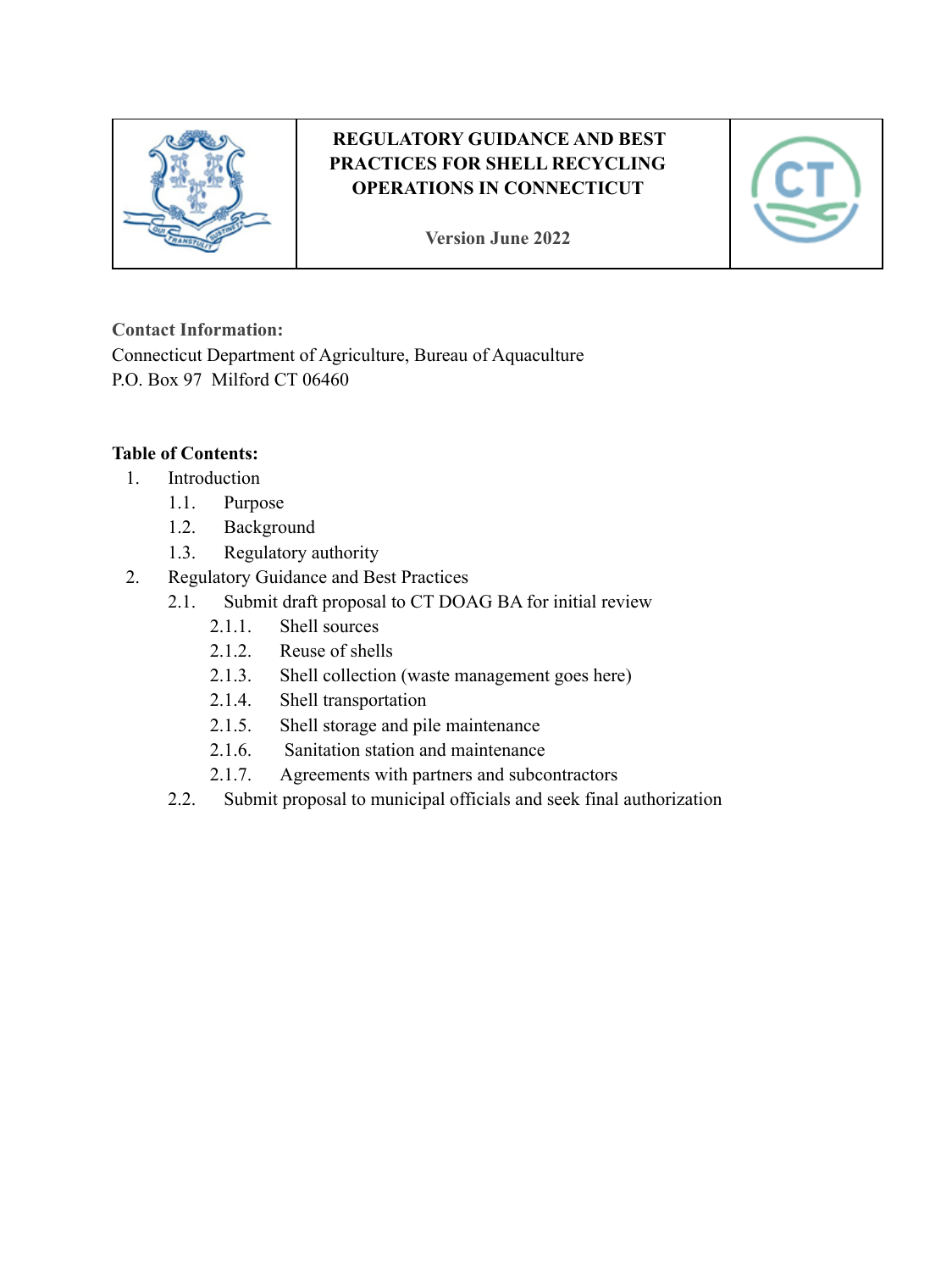## **1. INTRODUCTION**

## **1.1 Purpose**

This document provides step-by-step guidance for developing a proposal for the collection, transportation, storage, and reuse of shells in Connecticut. It contains both state administrative policies that must be adhered to as well as recommended best practices.

The Department of Agriculture Bureau of Aquaculture (CT DOAG BA) has statutory responsibility to support oyster shell recycling programs and partnerships<sup>1</sup>. The CT DOAG BA reviews and provides comments on shell recycling proposals to facilitate the state and municipal approval process. Local land use boards and regional/local health departments have responsibility for regulating shell recycling in Connecticut municipalities, and provide final approval of the proposal. While the primary responsibility of these state, regional and municipal agencies is to protect public, animal and environmental health, they work together to facilitate and promote shell recycling programs.

## **1.2 Background**

The oyster beds of Long Island Sound are unique in that they are among the few remaining sustainable oyster habitats in the world. These populations provide important ecosystem services that benefit the state's environment, economy and culture. Oyster shell recycling is identified as a priority action identified to support restoration of oyster habitats in the *Connecticut Shellfish Restoration Guide.* Using shells specifically for this one purpose is important because:

- Oysters improve water quality by filtration and nutrient mitigation, provide habitat for a myriad of marine organisms, serve as protection against coastal erosion, increase capture fisheries production, and the farming of oysters provides important maritime jobs and food.
- Oyster shell is the preferred substrate for oyster settlement
- Oyster shell is in short supply due to years of discarding it or using it for other purposes
- Shell recycling reduces waste and returns it to LIS to restore oyster populations
- Oyster restoration results in improved ecosystem services for numerous organisms

Over the last two years, several steps have been taken to begin the process of restoring Connecticut's oyster beds. A key action was the establishment of [Connecticut Public Act 21-24](https://cga.ct.gov/2021/act/pa/pdf/2021PA-00024-R00SB-00840-PA.pdf) which allows the state to accept and facilitate funding to support oyster shell recycling and restoration. State officials are encouraging communities to recycle shells to help the state rebuild critical oyster habitat. This document aims to facilitate the provisions of the Act.

While recycling shells is critical to oyster bed sustainability, there are inherent risks as well as the potential for public nuisances. Some of these shellfish are sourced from locations outside Connecticut. The shells from live shellfish may serve as vectors of disease, or carry microscopic organisms that are pests, predators or vectors of disease. Collecting and replanting shell without proper treatment to eliminate these organisms presents a major threat to the marine environment. The other major concern is potential for cross contamination between fresh oysters and discarded shells. To protect human health these items should never come in contact with each other.

<sup>1</sup> Connecticut Public Act 21-24. <https://cga.ct.gov/2021/act/pa/pdf/2021PA-00024-R00SB-00840-PA.pdf>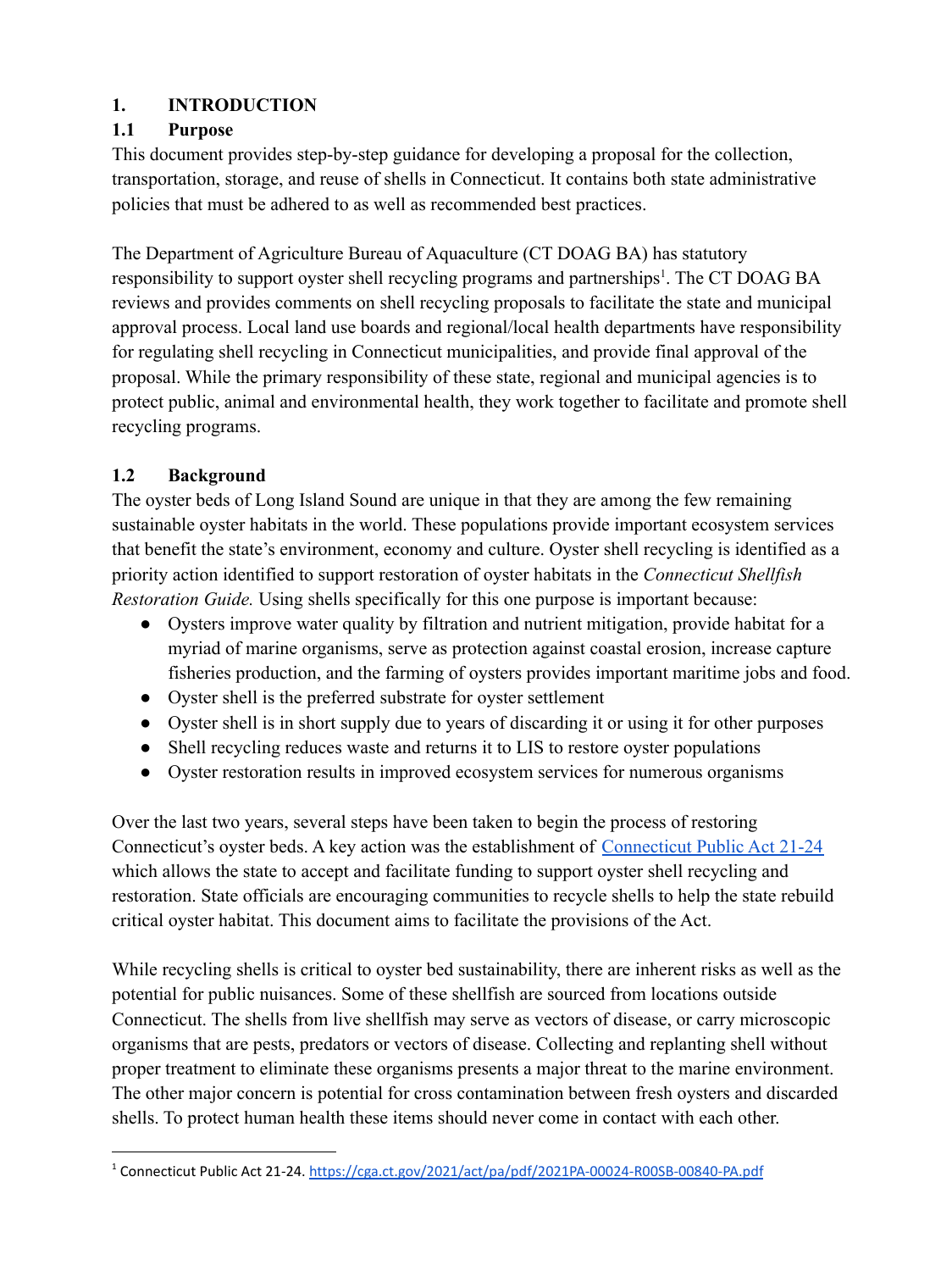## **2. REGULATORY GUIDANCE AND BEST PRACTICES**

### **2.1. Submit draft proposal to CT DOAG BA for initial review**

The applicant must develop and submit to CT DOAG BA a written proposal for the shell recycling program which includes several components.

The CT DOAG BA will provide an initial review of the draft proposal, and if necessary, will provide suggestions to prepare the proposal for municipal review. Once the initial review is complete, the CT DOAG BA will send a written endorsement letter to the applicant stating that all of the necessary components have been included in the proposal. At that time, the applicant may seek final approval and authorization from local officials to conduct the shell recycling program (see section 2.2).

Components of a shell recycling proposal:

- Identify the source of shell (section 2.1.1)
- Describe how shells will be reused and identify the end user, if it is not the applicant (section 2.1.2)
- Describe the standard operating protocol for shell collection that includes a schedule and waste management procedures (section 2.1.3)
- Identify the primary means of transportation to be used, and describe the standard operating protocol for transporting shell (section 2.1.4)
- Identify the space where shells will be stored (shell cure pile) and a protocol for maintenance of the shell pile (section 2.1.5)
- Identify and describe the space for sanitation of equipment and any non-food contact surfaces such as containers and vehicles, and develop a standard operating protocol for sanitation that includes a schedule (section 2.1.6)
- Prepare agreements with any partners and subcontractors (section 2.1.7)

The specific regulatory requirements and suggested best management practices for each component are described in detail in the following sections.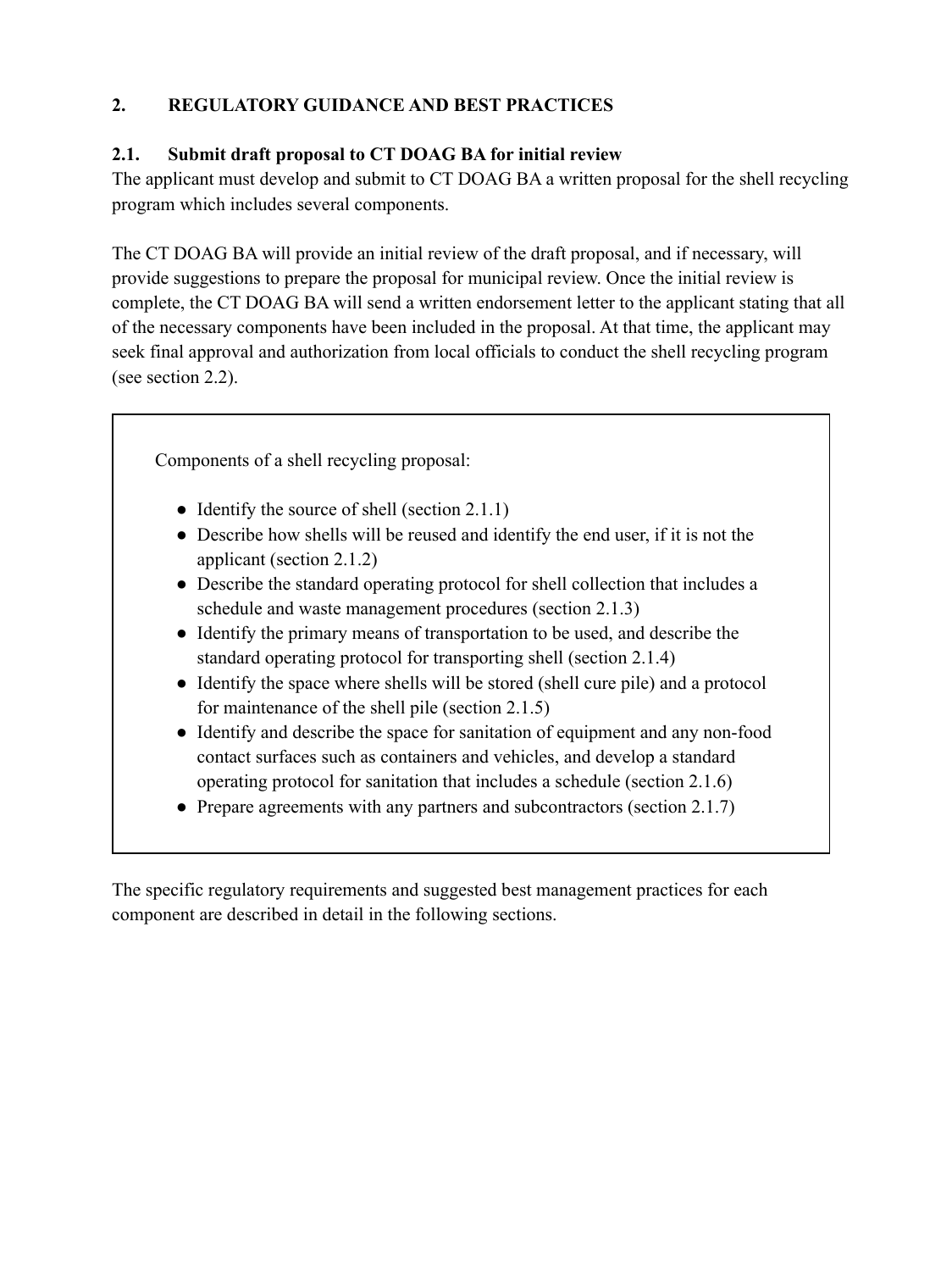### **2.1.1 Shell sources**

- *● The proposal should identify the source of shell and include the following information for all shell providers:*
	- Business name
	- Business address
	- Contact person
	- Contact phone number
	- Domestic sources of shellfish
- Policy: Shells must be from shell fish harvested within the United States due to concerns about Oyster herpesvirus being introduced from shellfish imported from the European Union. Restaurants that sell imported shellfish are currently not allowed to participate in shell recycling programs.
- Policy: If new providers are added after the proposal is approved, applicants must notify the CT DOAG BA and the municipal officials and provide the contact information for each new shell provider.
- Best Practice: Consider all potential sources of shell. While restaurants are the primary source of shell in Connecticut, there are also many other sources including raw bars, shellfish festivals, seafood retail markets, farmers markets and institutional cafeterias.
- Best Practice: Consider the number of shell providers that can be served on a regular basis. It may be wise to start with a small number of providers and scale up through time. The first season will be a learning process for shell providers and recyclers. Providers may find that they need more or less frequent pickups, and that the pickup schedule may vary across seasons. Recyclers may find that more or less time is needed to service each provider.

### **2.1.2 Reuse of shells**

- *● The proposal should describe how shells will be reused and identify the end user if it is not the applicant.*
- Policy: No shell may be placed back into the waters of Long Island Sound without written authorization from the CT DOAG BA.
- Policy: If the applicant is also an end user, they must apply to CT DOAG BA for use of the recycled shell within Long Island Sound and its tributaries by completing the Scientific Resource Assessment License application.
- Policy: If an end user is not identified, the applicant must consult with the CT DOAG BA to coordinate the transfer of the shell to a final user.

### **2.1.3 Shell collection**

- *● The proposal should describe the standard operating protocol for shell collection that includes a schedule and waste management procedures.*
- Policy: All equipment used to hold and transport shell (containers, vehicles, trailers, etc.) must be constructed with materials that can be easily cleaned, sanitized, maintained, or replaced.
- Policy: All equipment used to hold and transport shell (containers, vehicles, trailers, etc.) must be washed and sanitized after each use and be air dried before storage or reuse.
- Policy: Shell recycling containers have a sealable lid. All containers must be sealed during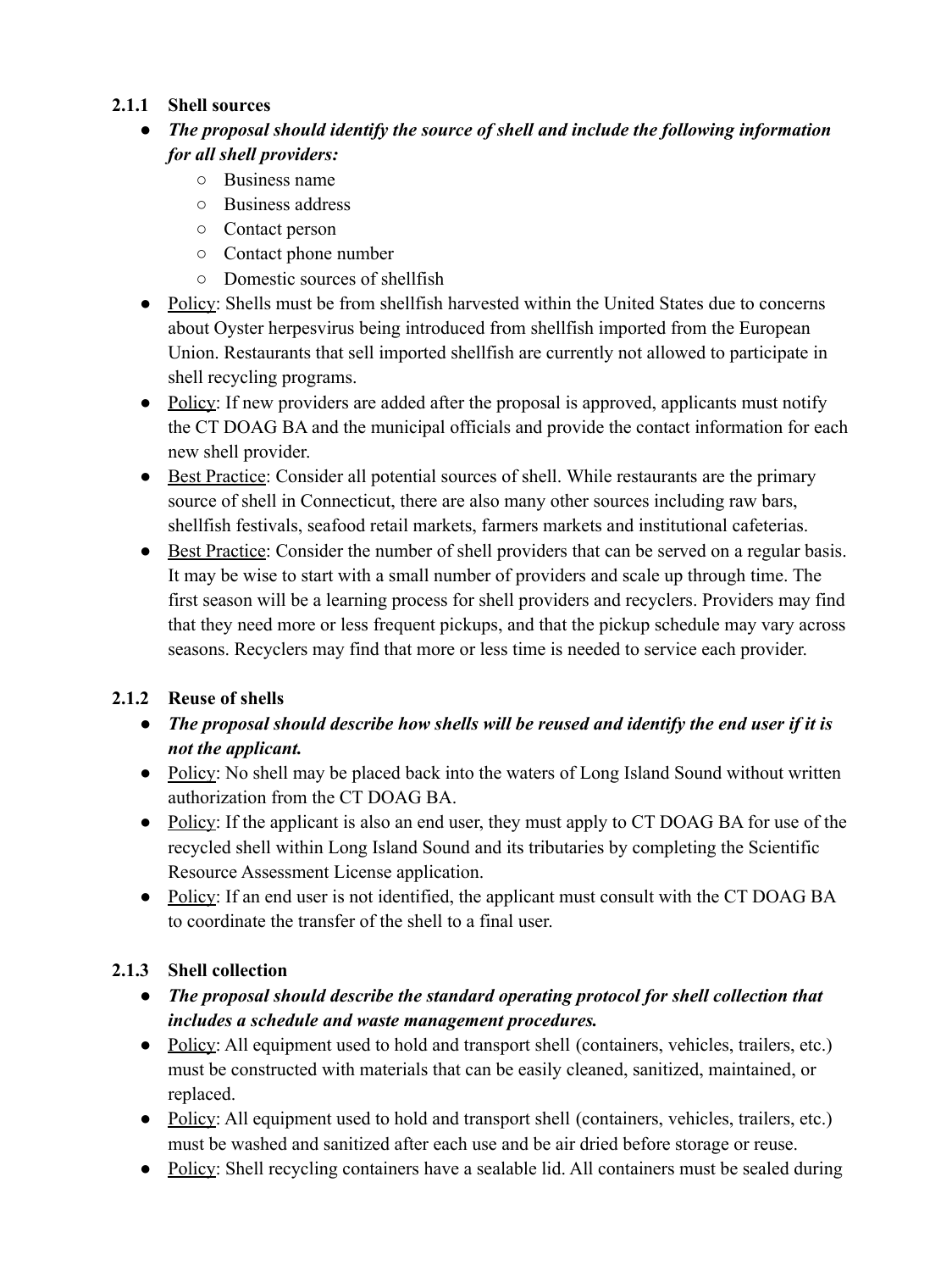transport.

- Policy: All shell recycling containers should be labeled with the word "garbage."
- Policy: Shell recycling containers must be stored away from any food in a designated recycling or garbage area. There can be no possibility of cross contamination.
- Policy: All areas and receptacles used for the storage or conveyance of waste should be operated and maintained to prevent attraction, harborage, or breeding places for insects and vermin.
- Policy: Pick up locations must have a dedicated area for the return of cleaned and sanitized containers that is separate from garbage and food storage areas.
- Best Practice: Determine the sufficient number of containers necessary for each of the participating restaurants or collection sites within the shell recycling program.
- Best Practice: Ensure that sufficient cleaned, sanitized and dried container inventory exists to provide clean containers to restaurants or collection sites when picking up filled containers.
- Best Practice: Create a pick up schedule based on estimated volume of shell. NOTE: Shell volume may change with seasons, holidays, special events, etc.

## **2.1.4 Shell transportation**

- *● The proposal should identify the primary means of transportation to be used to carry containers and/or loose shell to and from shell collection and storage areas, and describe the standard operating protocol for transporting shell.*
- Policy: Shell must be transported in sealed containers or within a trailer that does not allow leakage.
- Policy: Identify what steps will be taken to ensure that no leakage of fluids occurs from the vehicle or trailer.
- Best Practice: To prevent nuisances (e.g. odors, flies, vermin), shell transport times should be minimized from pick-up to placement on the shell cure pile. This includes holding shell in sealed containers after pick-up.

### **2.1.5 Shell storage and pile maintenance**

- *● The proposal should identify the space where shells will be stored (shell cure pile) and a protocol for maintenance of the shell cure pile.*
- Policy: Applicant must provide a detailed plan for the operations of, maintenance of, and schedule for the shell pile.
- Policy: Shells must be cured at the designated shell cure pile for a minimum of 6 months.
- Policy: Runoff from shell cure piles must not enter Long Island Sound or its tributaries.
- Policy: If located within close proximity to the water, barriers must be constructed to prevent runoff.
- Policy: The shell recycling site must be large enough to maintain at least two separate, labeled and easily identified shell cure piles. This allows for the removal of fully cured shell (e.g. entire pile has been cured for six months) while continuing to collect and cure new shell.
- Policy: Applicant must provide to the CT DOAG BA the material data sheet for the use of any commercial product on the shell cure pile.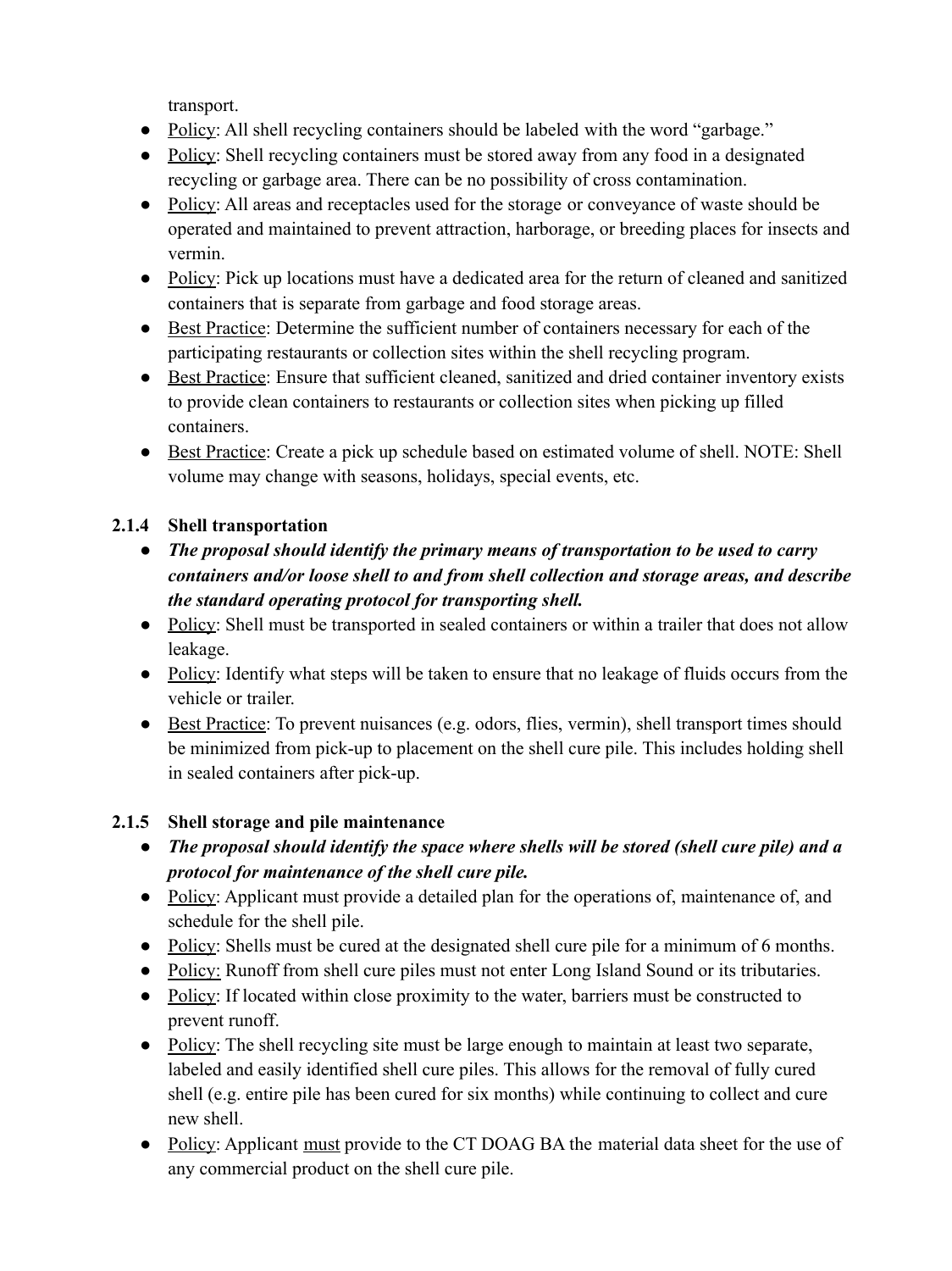- Policy: Only shell material may be placed in the designated shell pile. The shell recycling site must include an area for a garbage can or dumpster to discard non-shell materials (e.g. sauces, lemons, napkins, gloves, utensils, etc.). These trash containers must be emptied regularly.
- Policy: Applicants must describe how the operation will control and prevent odor, flies, and vermin.
- Best practice: Consider possible effects to adjacent property owners when designating a shell cure site. Avoid any negative impacts.
- Best Practice: Consider the use of lime to manage odor and flies. Add lime to piles in stages so that lime is applied in layers rather than applying to the surface only.
- Best practice: Establish a contract with a waste management company for regularly scheduled trash removal.

#### **2.1.6 Sanitation station and maintenance**

- *● The proposal must identify and describe the space for sanitation of equipment and any non-food contact surfaces such as containers and vehicles, and develop a standard operating protocol for sanitation that includes a schedule.*
- Policy: There must be a designated location for the cleaning and drying of equipment and supplies.
- Policy: Runoff from the sanitation station must not enter Long Island Sound or its tributaries.
- Policy: If located within close proximity to the water, barriers must be constructed to prevent runoff.
- Policy: Cleaning activities for equipment used to hold and transport shell must be conducted in a manner and at a frequency appropriate to prevent contamination of shellfish and food contact surfaces.

### **2.1.7 Agreements with partners and subcontractors**

- Policy: A written agreement must be developed by the applicant and EACH partner and subcontractor involved in shell collection, shell transportation, shell curing, and sanitation. Each agreement must identify the role of each partner, schedule of activities, and be signed by each party.
- Best Practice: Consider creating a step-by-step manual for the shell recycling program that covers all aspects of the recycling program and share with all partners and volunteers.

### **2.2. Submit proposal to municipal officials and seek final authorization**

Once the proposal has undergone initial review and the applicant has received an endorsement letter from the CT DOAG BA indicating that the proposal contains the necessary components, the applicant may then seek written authorization from local officials to conduct shell recycling. In most cases, the point of contact is the local or regional health board. The applicant must then send the proposal along with the state endorsement letter to the local officials. The applicant should copy the CT DOAG BA on all correspondence with local officials. This is important as the CT DOAG BA tracks the proposal through approval in order to accomplish the objective of Public Act 21-24 to support development of shell recycling partners.